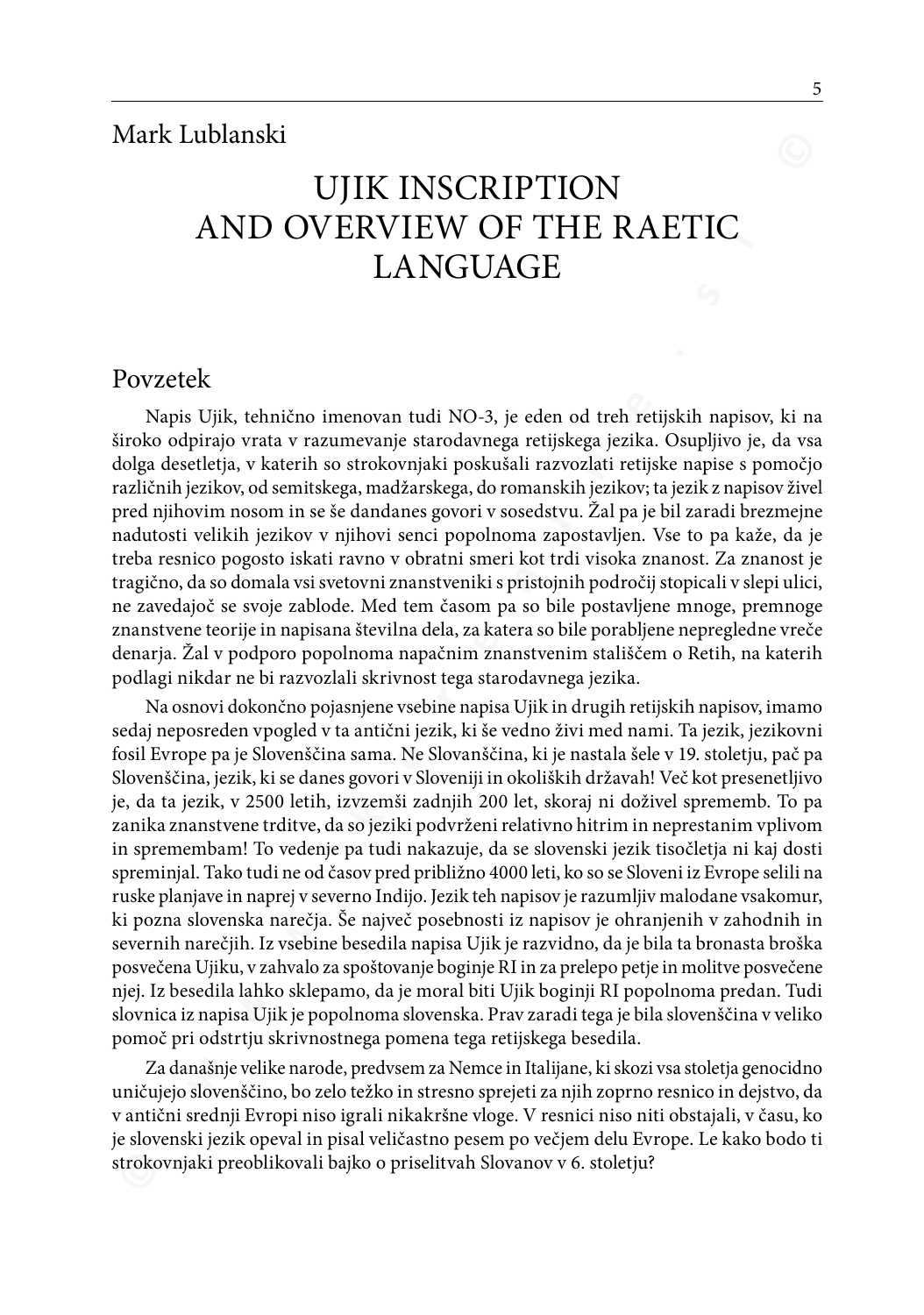## Preface

### Basic data

| Preface                                                                        |                                                                                                                                                                                                                                                                                                                                                                                                                                                                                                                                                                                                                                                                                                                                                                                                                                                                                                                                                                                                                                                                                                                                                                                                                                 |
|--------------------------------------------------------------------------------|---------------------------------------------------------------------------------------------------------------------------------------------------------------------------------------------------------------------------------------------------------------------------------------------------------------------------------------------------------------------------------------------------------------------------------------------------------------------------------------------------------------------------------------------------------------------------------------------------------------------------------------------------------------------------------------------------------------------------------------------------------------------------------------------------------------------------------------------------------------------------------------------------------------------------------------------------------------------------------------------------------------------------------------------------------------------------------------------------------------------------------------------------------------------------------------------------------------------------------|
| the knowledge.                                                                 | Undoubtedly, there will be many well-intentioned suggestions, how to understand the<br>inscriptions in a very right way. Every vaticinator should know, that there is a huge abyss<br>between an idea, a personal believe and proven fact, which also agree with the contents,<br>semantics and common sense. I guess, no one has an idea, how I was enlightened with                                                                                                                                                                                                                                                                                                                                                                                                                                                                                                                                                                                                                                                                                                                                                                                                                                                           |
|                                                                                | The expressions Slovenes, Slovene should not be confused with the expressions Slavi,<br>Slavic language, for it is also a new invention, not existed before mid-19 <sup>th</sup> century. The<br>word Slovani was introduced by the Czech Linguist Dobrovský. An existence of the lat.<br>word Sclaveni, or ger. word Slawen before 19 <sup>th</sup> century correspond to the word Sloveni<br>(Slovenes), and not to unexisting Slavs. The words Sclaveni or Slawen had been sometimes<br>used also to denote the languages, not people, related to the Slovene, like: Wendish, Slovak,<br>Czech, Polish, Russian, Bulgarian, Macedonian or Serbian. None of the noted people ever<br>considered themselves being Slavs before 19 <sup>th</sup> century. Therefore, proclamation that the<br>ancient and medieval Slovenes of the Central Europe were Russians, Serbs or even Croatians<br>(falsified nation) would be an ultimate blemish of the truth.<br>I thank a lot to Prof. Dr. Anton Mavretič of the Harvard University, Corresponding<br>member of the Slovenian Academy of Sciences and Arts, and Honorary citizen of Metlika<br>Commune; for supporting and reviewing my English style of writing and helping me to |
| bring it closer to the Academic English.                                       |                                                                                                                                                                                                                                                                                                                                                                                                                                                                                                                                                                                                                                                                                                                                                                                                                                                                                                                                                                                                                                                                                                                                                                                                                                 |
| Basic data                                                                     |                                                                                                                                                                                                                                                                                                                                                                                                                                                                                                                                                                                                                                                                                                                                                                                                                                                                                                                                                                                                                                                                                                                                                                                                                                 |
| Object:<br>Size:<br>Letter height:<br>Period:<br>Craftsmanship:                | Ujik shield - bronze plaque in the shape of a shield.<br>10 x 6.8 cm<br>$0.9 - 1.6$ cm<br>BC 699 - AD $50^{[1]}$<br>Engraved                                                                                                                                                                                                                                                                                                                                                                                                                                                                                                                                                                                                                                                                                                                                                                                                                                                                                                                                                                                                                                                                                                    |
| Site:<br>Location:<br>Current location:<br>Inventory Nr.:<br>Inscription mark: | Village Mechel/Meclo is situated on the slope, about 744 m above<br>the sea level. Village is positioned some 2 km SW from the Cles (ger.<br>Glöß, rtr. Clés), a small town in the region of South Tyrol, now in<br>northern Italy. The site is covered by a mountain range on the west<br>side, while in opposite side its panorama is wide opened to the Non<br>valley, including the part of lake Lago di Santa Giustina<br>46° 21' 0" N, 11° 1' 12" E<br>Museum Castello del Buonconsiglio<br>4525<br>$NO-3$                                                                                                                                                                                                                                                                                                                                                                                                                                                                                                                                                                                                                                                                                                                |
| Script:<br>Language:                                                           | North Italic script (Sanzeno alphabet)                                                                                                                                                                                                                                                                                                                                                                                                                                                                                                                                                                                                                                                                                                                                                                                                                                                                                                                                                                                                                                                                                                                                                                                          |
|                                                                                | Slovene                                                                                                                                                                                                                                                                                                                                                                                                                                                                                                                                                                                                                                                                                                                                                                                                                                                                                                                                                                                                                                                                                                                                                                                                                         |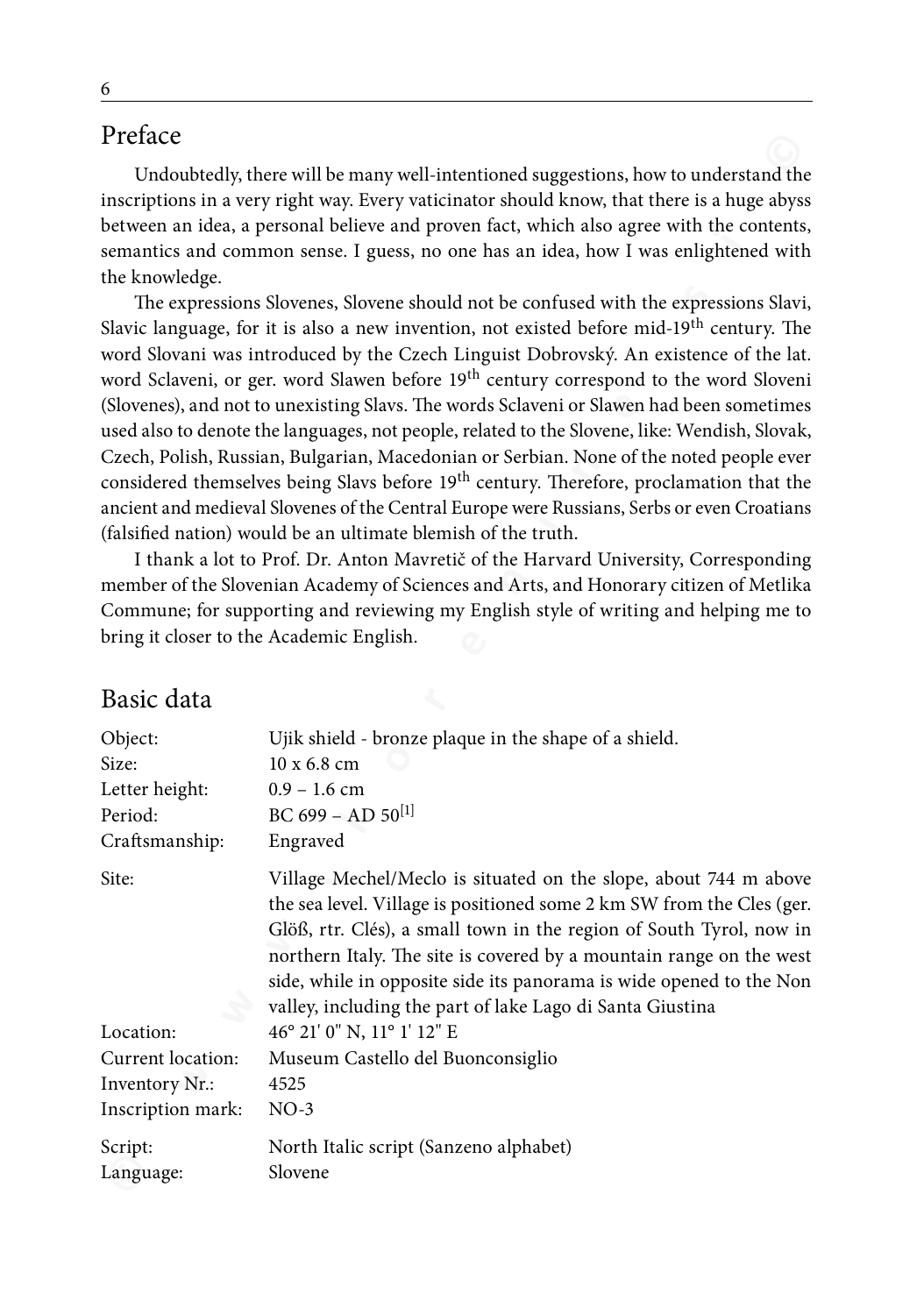| Starting position:            | Top center from letter P              |
|-------------------------------|---------------------------------------|
| Writing direction:            | Both sides                            |
| Reading style:                | Repeating three times from the : mark |
| Inscription:                  | <b>PEJVDIEZI: PELFIMVVLE VIIKV</b>    |
| Letters:                      | 20 monophthongs, 4 diphthongs         |
| Punctuations:                 | 3                                     |
| Transliteration: <sup>*</sup> | PELV.RIESI:PELF.INVALE VIIKV          |

| No. of letters: | 28             |
|-----------------|----------------|
| No. of words:   | 8              |
| Interpreter:    | Mark Lublanski |
| Date revealed:  | 23.2.2015      |

## Interpretation of Stefan Schumacher (2004)<sup>[2]</sup>

| starting position:<br>Writing direction: | Top cemer from letter P<br>Both sides                                                                                                                                                                                                       |
|------------------------------------------|---------------------------------------------------------------------------------------------------------------------------------------------------------------------------------------------------------------------------------------------|
| Reading style:                           | Repeating three times from the : mark                                                                                                                                                                                                       |
| Inscription:                             | <b>PEJVDIEZI: PELFILVVUE VIIKV</b>                                                                                                                                                                                                          |
| Letters:                                 | 20 monophthongs, 4 diphthongs                                                                                                                                                                                                               |
| Punctuations:                            | 3                                                                                                                                                                                                                                           |
| Transliteration:                         | PELV.RIESI:PELF.INVALE VIIKV                                                                                                                                                                                                                |
|                                          | $^\ast$ Transformation of the Raetic letters to the Latin letters one by one,<br>without influence of the contents or explanation of the inscription.<br>Where the Raetic letter represents more than one sound $(\lambda = /k / \sqrt{t})$ |
|                                          | To read this part, please click here                                                                                                                                                                                                        |
|                                          |                                                                                                                                                                                                                                             |
| No. of letters:                          | 28                                                                                                                                                                                                                                          |
| No. of words:                            | 8                                                                                                                                                                                                                                           |
| Interpreter:                             | Mark Lublanski                                                                                                                                                                                                                              |
| Date revealed:                           | 23.2.2015                                                                                                                                                                                                                                   |
|                                          |                                                                                                                                                                                                                                             |
|                                          | Interpretation of Stefan Schumacher (2004) <sup>[2]</sup>                                                                                                                                                                                   |
| Thesis Work:                             | Die rätischen Inschriften, Institut for Language and Literatur at<br>University of Innsbruck 2004                                                                                                                                           |
|                                          | [S]IUPIKU PHELURI ESI PHELVINU ALE                                                                                                                                                                                                          |
|                                          | "I have founded (the sign); heal, lord of the light, my god Phelvinu."                                                                                                                                                                      |
| <b>SIUPIKU</b>                           | "I have founded" = Akk. šapaku "to found", Hebr. suf "to let flow (=<br>to found)"                                                                                                                                                          |
| <b>PHELURI</b>                           | "lord of the light" = Akk. bel uri "id."                                                                                                                                                                                                    |
| ESI                                      | "heal (Imp. Sing. masc.)" = Akk. asû "physician", Aram. 'assi, Arab.<br>'asa, 'asa "to heal"                                                                                                                                                |
| PHELVINU                                 | "lord of the boulders" = Raet. *bel venniu                                                                                                                                                                                                  |
| <b>ALE</b>                               | "my god" = Akk. elu, ilu "god; goddess", Hebr. allat "goddess" + Gen.<br>Sing. 1. c. $-i$ "my"                                                                                                                                              |
|                                          | Schumacher reports that the first I in word VIIIV has a dot on the top, that looks similar                                                                                                                                                  |
|                                          | to sign I. The upper dot was the reason, which had led him to an incorrect conclusion, that                                                                                                                                                 |
|                                          | this sign is representing a letter P. Wondering about of co-occurrence of signs $\hat{\mathbf{r}}$ and I he                                                                                                                                 |
|                                          | had no idea how to explain it. <sup>[3]</sup> I would say that a punctuation above the first l, marks the                                                                                                                                   |
|                                          | /j/ sound, while the second I stands for /i/ sound. Because of co-existence of two II letters,                                                                                                                                              |
|                                          | it is easier for reader having the information, which unequivocally points out the J sound.                                                                                                                                                 |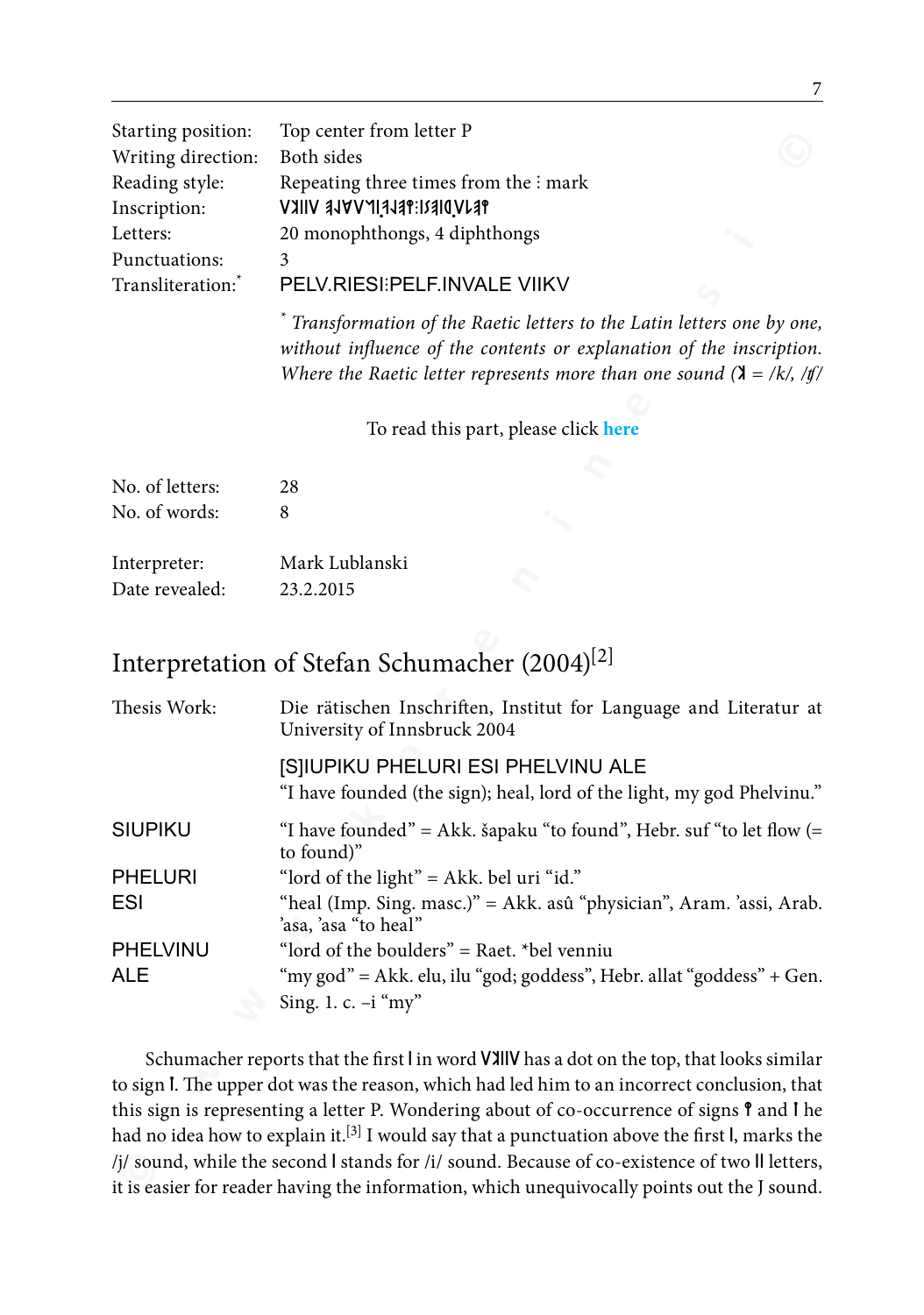

*Figure 1: Ujik shield.[4]*

## Interpretation of Mark Lublanski (2015)

Inscription: VXIIV 4JVVYI4J419:15410.<br>Transliteration: PELV RIESI:PELE INVAL PELV.RIESI: PELE INVALE VIIKV

To read this part, please click **[here](
https://promin.si/trgovina/index.php?main_page=product_info&products_id=25)**

## Explanation of idioms

**Explained in the opposite direction from other tetres; since the state of the state of the state of the state of the state of the state of the state of the state of the state of the state of the state of the state of the** Irrespective of being turned in the opposite direction from other letters, it has to be read as L. After letters  $\leftarrow$  149 /pjɔl/<sup>[5],[6]</sup> are read, the same letters shall be read from l in reverse  $\rightarrow$  14°, but this time together with 4<sup>th</sup> letter V. Why so? Because the punctuation mark on the left bottom side of the letter ‹u› designates, that the letters read in the reverse direction, ends at this point. It follows that the second word involves letters VI4J. For this reason, the correct reading, resulting in first two words revealed: PEL LEPU /pjol  $lipu:/[5],[6]$ .





. Punctuation marks are assigned in some marked places in the text, which inform the reader how to read the inscription correctly. Such mark usually designates a position between two words. Therefore, the 1<sup>st</sup> letter belongs to first word, while the next letter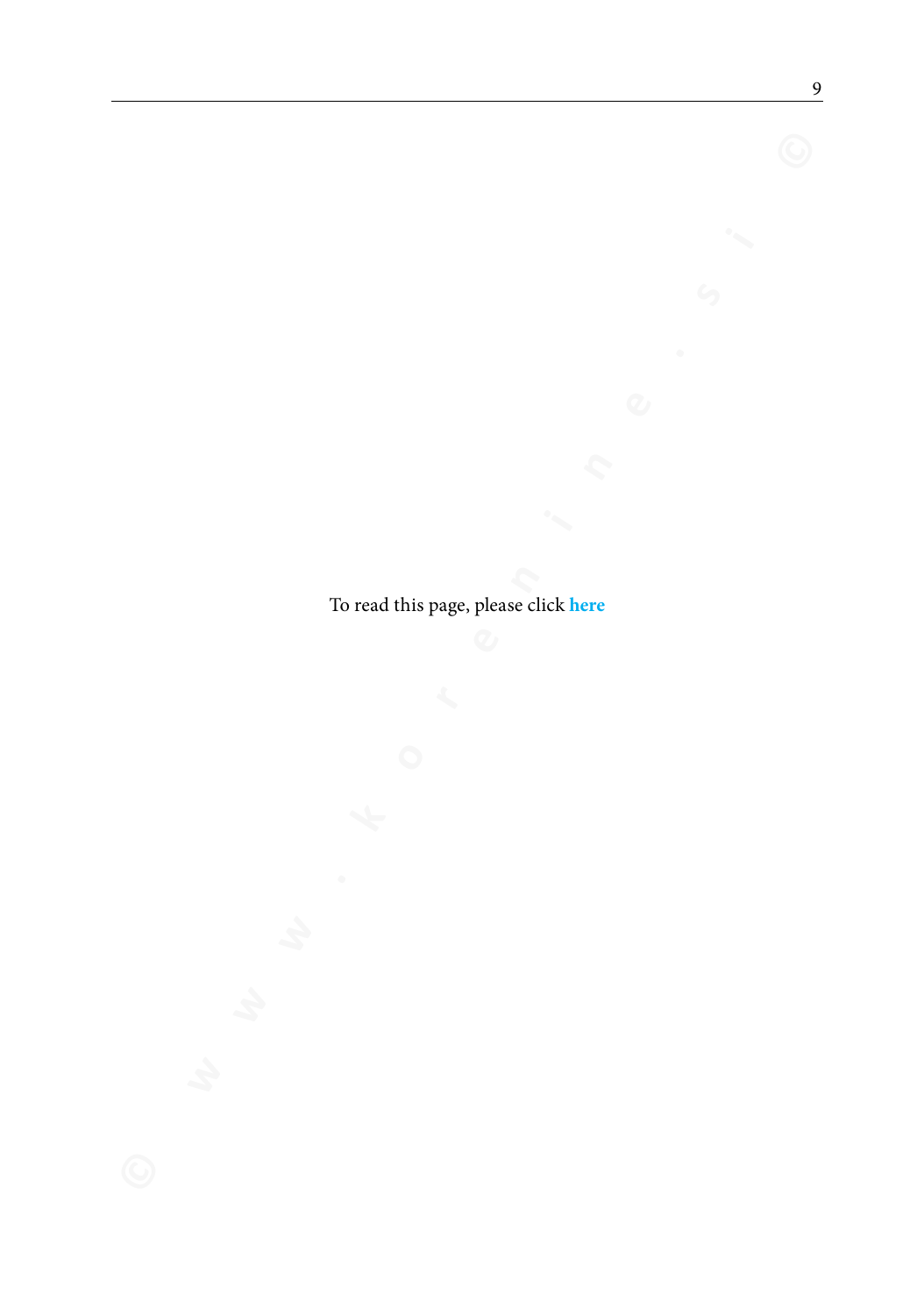## Meaning

| Raetic                                                                                | Slovene                                                                         | slk. Slovene                                                                   |
|---------------------------------------------------------------------------------------|---------------------------------------------------------------------------------|--------------------------------------------------------------------------------|
| Pjel ljepu RI jesi i mualej.<br>Pjel vi mualej,<br>pjel vi mualej,<br>pjel vi mualej. | Pjel ljepu RI sъ i muolu.<br>Pjel vь muolъ,<br>pjel vь muolъ,<br>pjel vь muolъ. | Pel si lepo RI in molil,<br>pel v molitvi,<br>pel v molitvi,<br>pel v molitvi. |
| Ujiku                                                                                 | Ujiku                                                                           | Ujiku                                                                          |

*Table 1: Complete words of the Ujik inscription in Raetic and Slovene.*

| English                                         |  |
|-------------------------------------------------|--|
| You were singing beautifully and praying to RI. |  |
| Singing in prayer,                              |  |
| singing in prayer,                              |  |
| singing in prayer.                              |  |
|                                                 |  |
| To Ujik                                         |  |
|                                                 |  |

| meaning                                                                                                                                                                                                       |                                     |                                                    |                           |             |                                                                                |             |  |
|---------------------------------------------------------------------------------------------------------------------------------------------------------------------------------------------------------------|-------------------------------------|----------------------------------------------------|---------------------------|-------------|--------------------------------------------------------------------------------|-------------|--|
| Raetic                                                                                                                                                                                                        |                                     | Slovene                                            |                           |             | slk. Slovene                                                                   |             |  |
| Pjel ljepu RI jesi i mualej.<br>Pjel v1 mualej,<br>pjel vi mualej,<br>pjel vi mualej.                                                                                                                         |                                     | Pjel vь muolъ,<br>pjel vь muolъ,<br>pjel vь muolъ. | Pjel ljepu RI sъ i muolu. |             | Pel si lepo RI in molil,<br>pel v molitvi,<br>pel v molitvi,<br>pel v molitvi. |             |  |
| Ujiku                                                                                                                                                                                                         |                                     | Ujiku                                              |                           |             | Ujiku                                                                          |             |  |
| Table 1: Complete words of the Ujik inscription in Raetic and Slovene.                                                                                                                                        |                                     |                                                    |                           |             |                                                                                |             |  |
| English<br>You were singing beautifully and praying to RI.<br>Singing in prayer,<br>singing in prayer,<br>singing in prayer.<br>To Ujik<br>Table 2: All words of the Ujik inscription in English.<br>Glossary |                                     |                                                    |                           |             |                                                                                |             |  |
| Raetic                                                                                                                                                                                                        | Slovene                             |                                                    | Grammar                   |             | lit. Slov.                                                                     | English     |  |
| pjel                                                                                                                                                                                                          | pjel, pel                           |                                                    | verb                      | 2sg. pt.ct. | pel                                                                            | singing     |  |
| ljepu                                                                                                                                                                                                         | ljepu, lepu, lepo                   |                                                    | adv.                      |             | lepo                                                                           | beautifully |  |
| RI <sup>1</sup>                                                                                                                                                                                               |                                     |                                                    | noun                      | f. dat. sg. |                                                                                |             |  |
| jesi                                                                                                                                                                                                          | $jesi2 jbs, sb, si$                 |                                                    | lnk.verb                  | 2sg. pr.    | si                                                                             | (you) were  |  |
| $i^3$                                                                                                                                                                                                         | i, in                               |                                                    | conj.                     |             | in                                                                             | and         |  |
| vi <sup>4</sup>                                                                                                                                                                                               | vi, vь, vu, µ                       |                                                    | adv.                      |             | $\mathbf{V}$                                                                   | in          |  |
| mualej <sup>5-7,8/9</sup>                                                                                                                                                                                     | muolъ, muolu, molu                  |                                                    | verb                      | 2sg. pt.ct. | molil                                                                          | praying     |  |
| mualej <sup>5-7</sup>                                                                                                                                                                                         | muolej, 8/9 muolitų, molitu         |                                                    | grnd.                     | f. loc. sg. | molitvi <sup>10</sup>                                                          | prayer      |  |
| ujiku                                                                                                                                                                                                         | ujiku, <sup>11</sup> ujьku, ujьcu   |                                                    | noun                      | m. dat. sg. | ujcu                                                                           | to ujik     |  |
|                                                                                                                                                                                                               | Table 3: Ujik inscription glossary. |                                                    |                           |             |                                                                                |             |  |

## Glossary

*Table 3: Ujik inscription glossary.*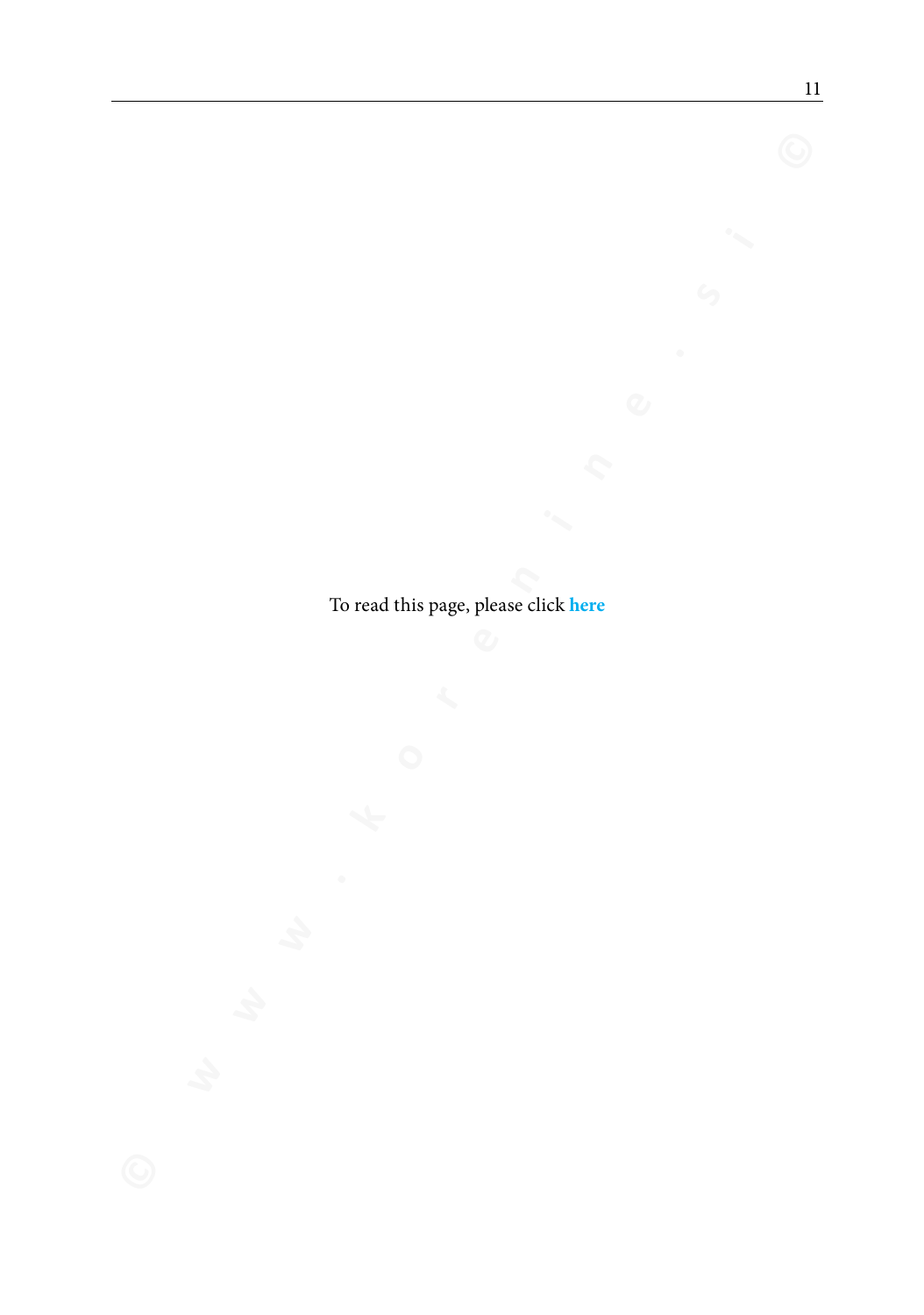molel / molil > m**uo**lel > m**ua**lel > muale**j**

 $11$  ujiku Locative case of slv. noun ujik with its varieties ujec and ujek, in the meaning of 'uncle by mother's kin, mother's brother'.

### Inscription lesson

From words of the Ujik inscription it can be gathered out, that the Raetic priests and prayers were singing and praying to the god. Further on, it is anticipated, they perform the prayer in singing much often. The one who sung the prayer, did his best, to sing it as beautiful and devoted to the RI as he can. The RI was the highest goddess of the Raeti. More about RI can be found in the contribution of the "RI inscriptions" within these Proceedings. From the Ujik and other Raetic inscriptions, it is expected a very high devotedness of the Raetic people. The text dedicated to Ujik is written in the 2<sup>nd</sup> person, in a singular masculine gender. Word ujiku is a dat. case of the noun ujik, which is used



*Picture 1: Location of the inscriptions studied.*

to designate a mother's brother. Word ujec (ujek, ujik) means uncle by mother's kin, and traces of its use can still be found in the present-day Slovene speech, while in literal Slovene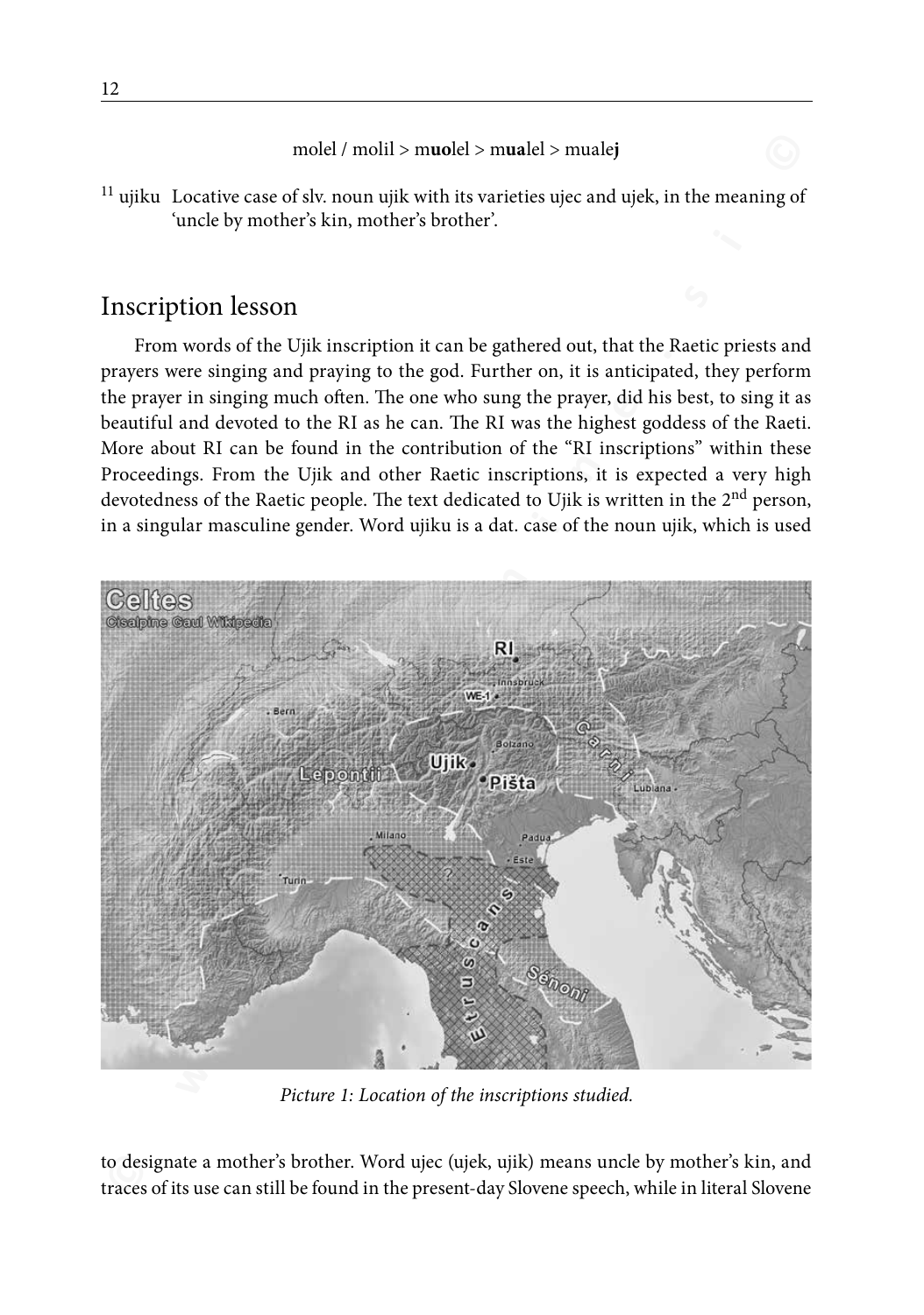it almost came out of usage. From explanation above it is evident, that the suffix -u in the Raetic word ujiku is a grammatical form in a dat. case of the nom. m. noun ujik. A dative case ujiku is a response to the question, whom to the inscription on the shield had been dedicated to? The answer is, to the one, who is uncle of the plaque giver, by sister's kin. And that one is Ujik, or Ujiku in Slovene dative case.

### Overview of the Raetic, the Celtic and the Slovene Relations

Ujik inscription is considered to be a Raetic one. The Raeti had been assigned as a Celtic tribe by many ancient writers. Not just Raeti, but also surrounding neighbors were also called the Alpine Nations 'Alpini Populi' by the Romans. Titus Livius was the first ancient historian who brought out the information about Alpine Nations, and named them the Celts.<sup>[12, p.42]</sup>

#### The Raeti were of non-Celtic origin

**E** and the out the sect of the selection of the particle and the selection of the selective word by the interpret of the selection of the selection of the selection of the selection of the selection of the selection of th From the text of the ancient writers it is evident, that the conception of who were Celts and what is the meaning of the notion "Celtic", was quite confusing. Some of the ancient writers considered a few tribes as the Celtic one, while other ancient writers report the same people to be none Celtic tribes. Tacitus report: "*..Raeti and Vindelici and of the Gallians..*",[12, p.53] which clearly suggests that at least some Romans distinguished the Raeti and Vindelici from the Galls, as a none Gallic tribes. The same author inscribed in the following text: "*These peoples, and also the Pannonians, the Raeti, the Norics, the Mysians of Europe, and the other neighboring tribes who inhabited the right bank of the Danube, the Romans distinguish from one another just as the various Greek peoples are distinguished from each other.*". From Tacitus writing it is seen that Raeti were in good relations with surrounding neighboring people. That shows the affinity among those nations. In later text, Tacitus directly pointed out, that all enumerated nations, including Illyrians, were considered to be a part of Illyria, which stretches as far as to Euxine (Black) Sea.<sup>[12, p.57]</sup> From those writings it is suggested that all those peoples were related in a common language. After the collapse of the Western Roman Empire, these marginal lands fall out of the sovereignty of the Roman central power. When Roman supervision vanished, the name Slovenes suddenly appears on those territories.

#### The Raeti were Celts

On the other side the Horatius consider the Raethi as a Gaulish people<sup>[12, p.45]</sup>, and Strabon talks about Norics as to be kin to the Celtic people. Further on, he also talks about the Breuni, Ucenni and Vindelici as Celtic people.[12, p.41] Plinius Secundus said that the Raeti were adjoined by the Norici, and that the Raetia was a Gall land.<sup>[12, pp.51-2]</sup> Flavius Claudius Julianus had written down: "*...Western Alps inhabit the Gallians, the Raeti, however...*",[12, p.61] and within following text he exposed: "*..with the troops of the Norics and the Raethi who constitute the corps of the Celtic troops.*"[12, p.64] Titus Livius reported: "*…Raeti, have*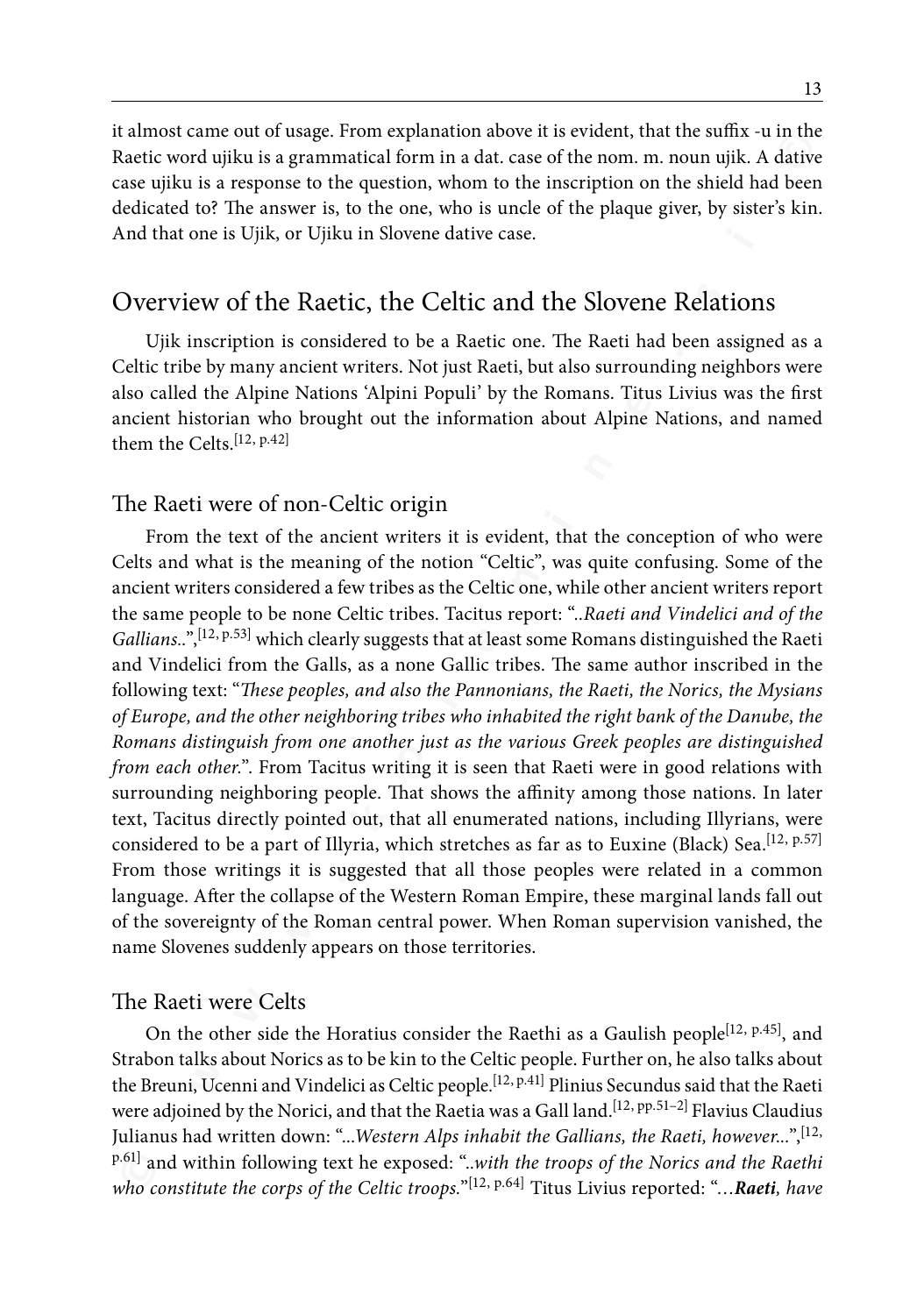*without doubt this (i.e. Etruscan) origin...*", especially they **preserved the Etruscan language** uncorrupted.<sup>[12, p.14]</sup> Similar, about the Raeti as descendants of the Etruscans, was claimed by Plinius Secundus.<sup>[12, p.47]</sup> Etruscan language belongs to Tyrrhenian group of languages.

#### The Raeti were Semitic

Meyer, Risch and Hubschmid are of contrary opinion, which assigned the Raetic as a non-Indo-European language.<sup>[12, p.43]</sup>. Alfréd Tóth and Linus Brunner even argue the idea, that Raetic is an extinct Semitic language. Nevertheless, it is the fact that no one really revealed the Raetic language! But the scientific claims without any serious basis are propagating on and on. Some of them carried out even some lists of nouns, adjectives, verbs, pronouns, etc. of the Raetic language. Acting in such a way in the scientific literature without any proofs is at least irresponsible, and for sure not admissible. Approaching that way of researching the Raetic language, Raetic people and Raetia itself, every claim seems to be possible. The statement about Raetic dialects: "*..Raetic must have been dialectally strongly differentiated..*" and notation in a paragraph before: "*..differentiating between Raetic and non-Raetic tribes, one depends wholly on historical linguistics..*"[12, p.49], inter alia shows the Raetic language as staying in the darkness of the linguistic twilight.

#### The Raeti Survived

**w** *w* and so is the 10-*k* is the state based on the state of the state of the state of the state of the state of the state of the state of the state of the state of the state of the state of the state of the Brit Lucious Flavius Arrianus reported that Raetic language was still spoken in the 2nd century AD.[12, p.14] Observations about the Raeti could be found until the collapse of the Roman Empire, and on the basis of the ancient sources, probably yet a century later, which is, up to the 6<sup>th</sup> century. A German artist Albrecht Dürer painted a portrait of a Slovene village woman on the Brenner Pass, on the Alps. He named this portrait from the 16<sup>th</sup> century 'Una villana Windisch', which means nothing else than a Slovene peasant woman. [13, p.455],[14] Also, some later writers reported about the Slovene<sup>1</sup> language in northern Italy, Tyrol and in Switzerland. The Friulian historian M. A. Nicoletti reported as early as the mid-16th century, how in Friulian medieval parliament Slovene language had been used. At that time the Friulian language was not fully formed yet.<sup>[13, p.456],[14]</sup> The statement also suggests, that Friulan and most likely also the other Rhaeto-Romance languages, Romansh and Ladin, are all newly formed languages.

#### The Raeti were Slovenes

That shows that the Raetic language in the far away Alpine valleys had been persisting until 19<sup>th</sup> century. As it was clearly shown by the explanation of the Ujik inscription, the

 $^{\rm 1}$  Sloveni should not be confused with Slavi. The word Slav, Slavs is a modern invention, introduced by the Czech scholar Dobrovský, which came into usage only about 150 years ago. Until the second half of the 19<sup>th</sup> century, the Russians, Ukrainians, Belarusians, Serbs, Croats, part of later Poles and some smaller nations, did not considered themselves Slavs. Early historical records of the words Sclavi, Slavi, Slaven, etc. had been using to designate a specific ethnos living between the Baltic, Adriatic and Black sea. The term Slavi had been applied only to Slovenes (Sloveni), and the name had been used until the late New Age.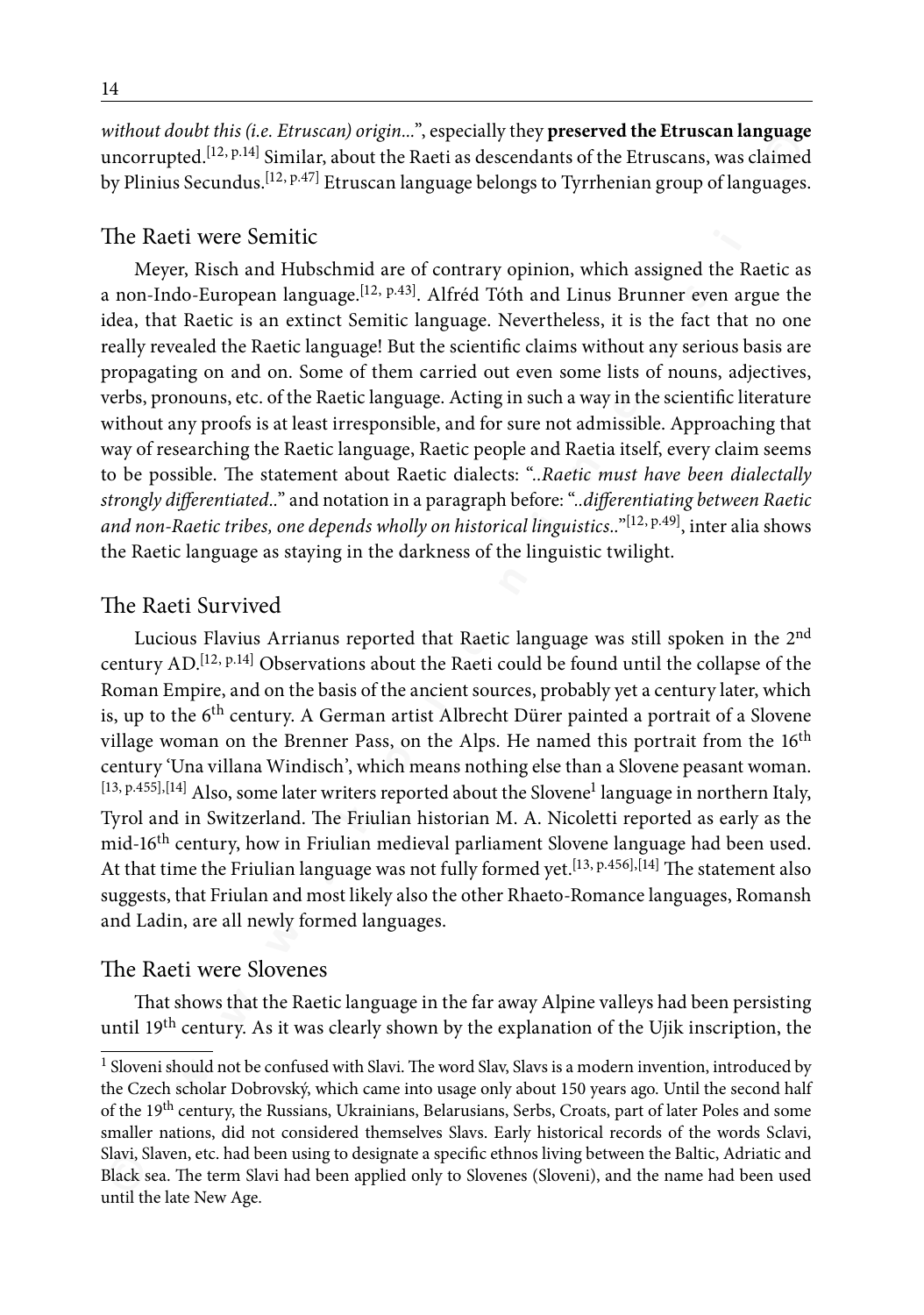term Raetic language is what is nowadays known by the term Slovene language. The Slovene language in this case should not be confused with the modern term of Slavic language, or with a kind of Serb or Russian language. The Raetic language is undoubtedly the same language as the modern Slovene language is! Indeed, only minor linguistic changes had been occurring in the last 2500 years. More about the Celtic origins and their language, the Raetic origins and the name traces, the Raetic tribal names and the Celto-Slovene relations, can be found in the contribution of "Pišta inscription" within these Proceedings.

### The Origin of the Celts and Their Language

Who were the Celts? The answer is not quite simple. A lot of thesis has been defended and an enormous number of papers had been written about them, irrespective of the lack of material, cultural remains and specially an absence of the language evidence. Scholars have been disputing about the Celtic origin and about their expansion over the Europe. On the basis of the oldest archeological remnants, the most believable cradle of the Celts is the Urnfield culture (1200 BC) of the Central Europe. First Celtic culture is considered to be the Hallstatt culture (800-450 BC), followed in much of the Central Europe by the La Tène culture (450~50 BC). La Tène culture had been ruined by the Romans.

#### Territory

By the 6th century BC, Celtic culture spanned over many parts of Europe. On the north, they expanded to the upper Rhine, following east by the Main River to Bohemia and west Carpathian mountain range, and down to the Danube River, including Pannonia and Danube valley. From those lands westwards, including Norici, Raeti and Helveti north of Alp's mountain range. This area, named by rich archeological site as Hallstatt in Noricum, is sometimes also called a Celtic homeland. Within La Tène Iron Age, the Celtic culture supposed to expand to much of the Central Europe, to north Balkan, France and to British Isles. In a smaller range, Celts expanded also to Iberian Peninsula, northern Italy and as far as to the central parts of Asia Minor.

#### Culture

**© w w w . k o r e n i n e . s i ©** The Hallstatt iron-working culture has arisen directly from the Urnfield culture (c. 700-500 BC), thus proto-Celtic is considered to be of the same language, as late Urnfiled culture. On the other side the Urnfield culture is being connected to Veneti people, whose ethnical descendant were Slovenes, which had already been demonstrated by some scholars.<sup>[15]</sup> Western Hallstatt zone is commonly associated with the Celts, while eastern Hallstatt zone with the Illyrians. The lack of the reliable language remnants leads to dispute on the Celtic origin. Illyrians seemed to have been an elusive phenomenon that cannot have been determined at all. In the time of the Roman conquest of the Alpine territory, there were organized states of the Raetia, Vindelicia and Noric. They cooperated with each other, and it would be a great surprise, if they would have not spoken the same language.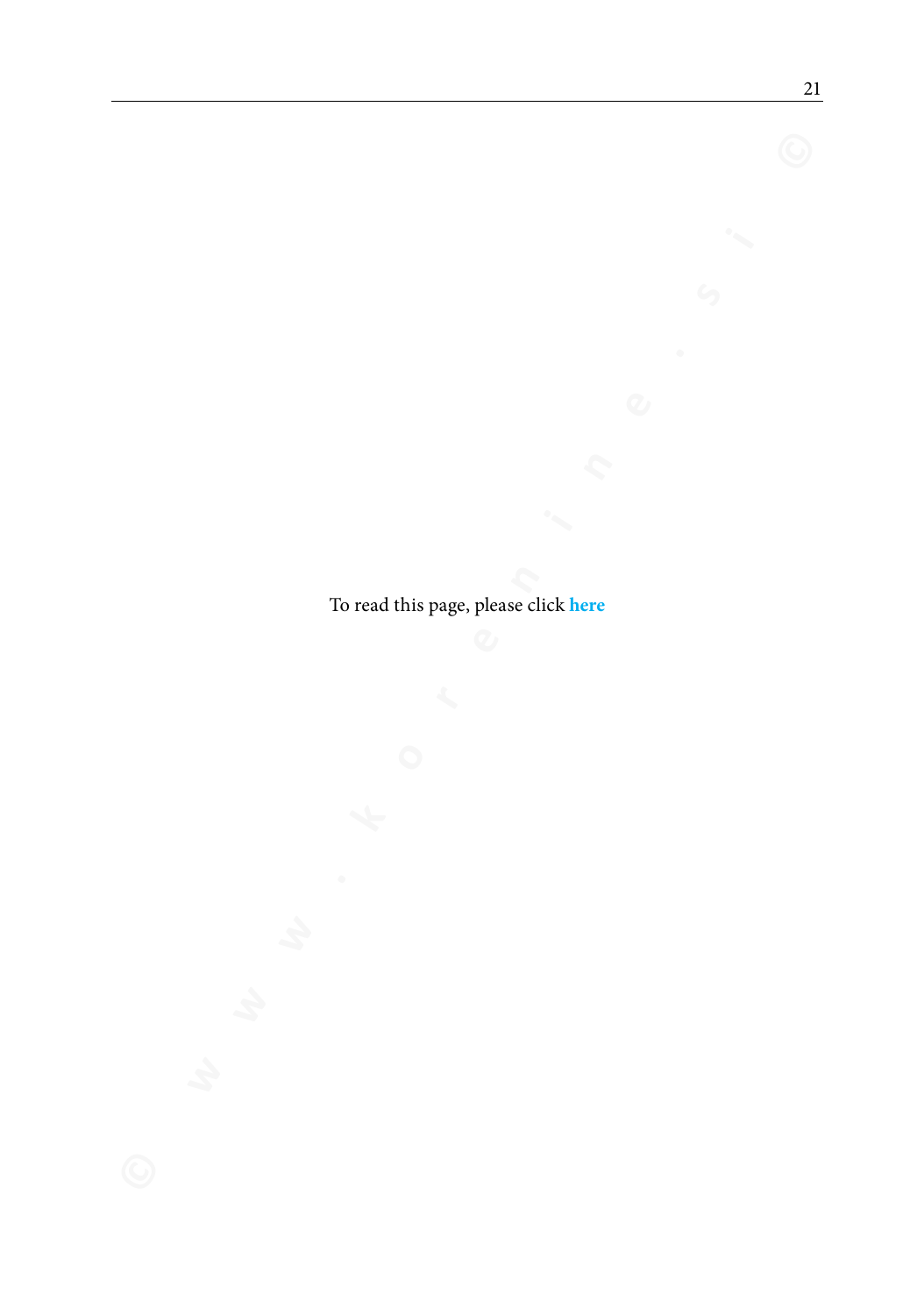names that denote one and the same nation. The most likely development of the name Helveti can be seen from the lower instances:

> Slъvi / Suъvi > **S**lъve(n)ci > H**lъ**veci > Hъlveci > H**e**lve**t**i (lat.) Helvetia = Selvecija < Slevecija < Slъve(n)ci

The name Sleveci is very alike to the slv. word slavec 'nightingale; slv. literally "talking bird", known as the beautiest singer. The name Sleveci coul also be a derivative of Sloveni, Slъveni or Slъvenci 'Slovenes'. The Slovene word slovo 'word' derives from the root \*slov-, as in the case of the name Slov- + -eni > Sloveni. The name Sloveni is a synonym for those, who speak the same language, which is clearly understandable to them. The verbatim meaning of this expression is "people of the word".

#### Slawi

**Example that the noire state that its same and the same and the same and the same of the same of the same of the same of the same of the same of the same of the same of the same of the same of the same of the same of the** Saluvii, the military tribal confederation of the south France, lived between the Rhône River and Alps, above the city of Marseille, is believed to be the first transalpine people subdued by the Romans. The Greeks were expressed their name with the letters of Salues or Saluves (Σάλυες).<sup>[25]</sup> The variant of letters v and ς are expressed in the names Salües or Salueś, where /ś/ denotes the soft /ʃ/. Considering the Greek suffix -es and -os similar to Latin -es, -os, which corresponds to the Slovene collective suffix -i, would resulted in the name Salui, instead of Salues. Regarding the fact that the consonant pair -sl- was not familiar to the Greek language, it is anticipated that they transformed the aboriginal name by metathesis of the neighbor vowels, as in many other cases. Considering that the Greeks most possibly transformed syllable sla- to sal- by metathesis, as in some other cases, disclose the understanding of the anticipated original name Slaui or rather a variant Slawi. This case clearly reveals the primary word Slawi, which designates the name of the Celtic confederation. The Greek name Σάλυες therefore expresses nothing else than the name Slawi or Slovenes in nowadays English.

### List of Abbreviations:

| 2sg adv                         | Adverb                                                  | pt.ct                          | Past continuous                                                 |
|---------------------------------|---------------------------------------------------------|--------------------------------|-----------------------------------------------------------------|
| conj<br>dat<br>grnd<br>loc<br>f | Conjunction<br>Dative<br>gerund<br>Locative<br>Feminine | ger<br>gr<br>lat<br>rtr<br>slk | German<br>Greek<br>Latin<br>Rhaeto-Romance<br>Literally Slovene |
| lnk<br>m<br>n<br>nom            | Linking<br>Masculine<br>Neuter<br>Nominative            | slv<br>srb<br>stcs             | Slovene<br>Serbian<br>Old Church Slovene                        |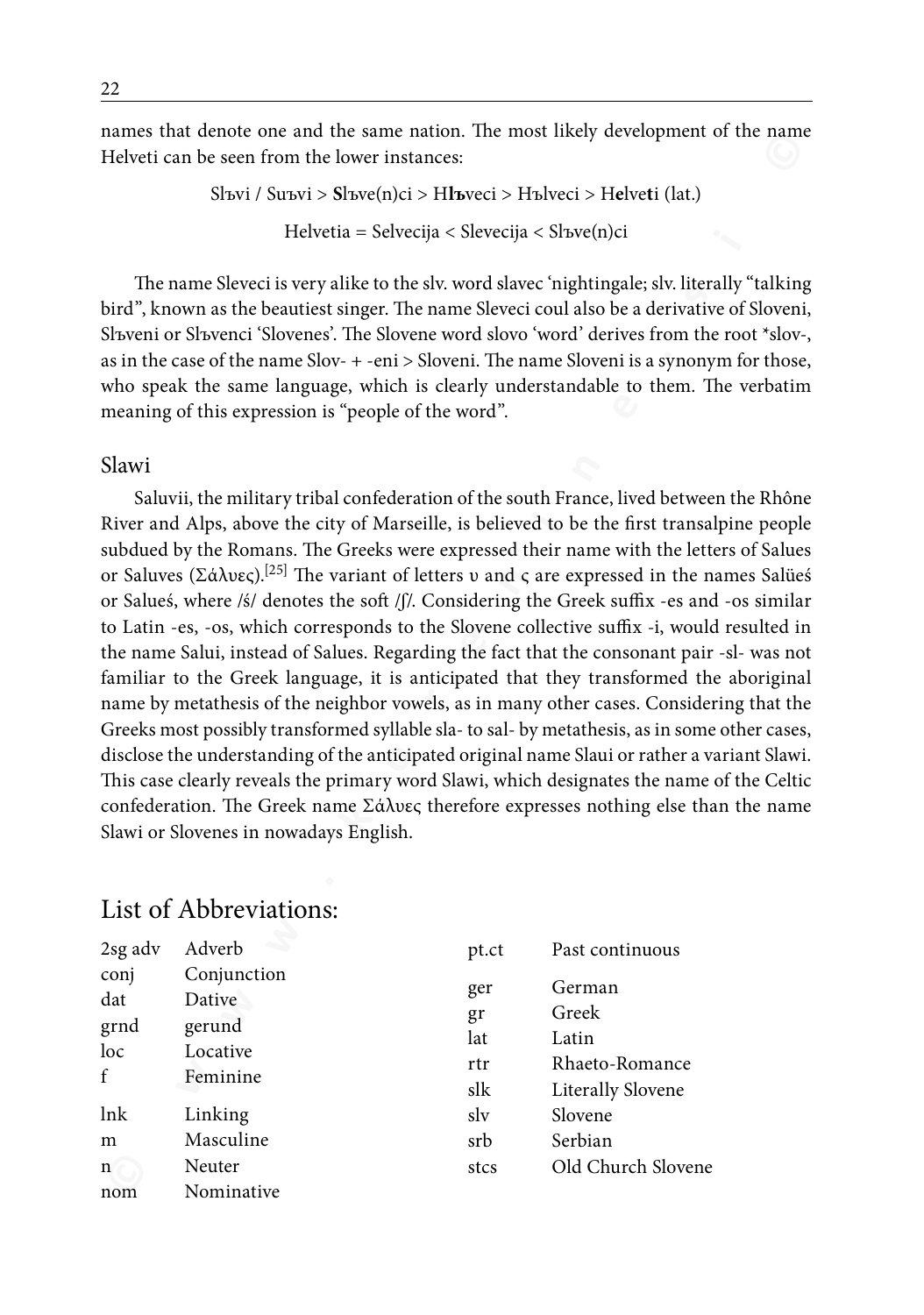## References

- 1. Stefan Schumacher, Corpus inscriptionum Raeticarum completum et emendatum, "p. 150 no. NO-3", Trismegistos, acc.: Feb. 27 2015, http://www.trismegistos.org/tm/detail.php?tm=218446
- 2. Stefan Schumacher, "Die Ratischen Inschriften Geschichte und heutiger Stand der Forschung", Innsbucker Beitrage zur Kulturwissenschaft, Archaeolingua, vol.Sonderheft 121, no.2nd Extended Edition, Innsbruck, 2004, pp.342–69
- 3. Thesaurus Inscriptionum Raeticarum, Universität Wien, acc.: Feb. 18 2015, http://www.univie. ac.at/raetica/index.php?title=NO-3
- 4. Alfréd Tóth & Linus Brunner, Raetic, an extinct Semitic language in Central Europe, Mikes International, The Hague 2007, p.70
- 5. Help:IPA for English, Wikipedia, acc.: Jan. 31 2016, http://en.wikipedia.org/wiki/Help:IPA\_for\_ English
- 6. Vowels, Wikipedia, acc.: Jan. 31 2016, http://en.wikipedia.org/wiki/Vowel
- 7. Marko Hrovat, Eastern Upper-Carnilolan dialect, "Father's speech of the Upper East Carnilola dialect (Krajno Brdo in Črni graben valley)", Mar. 6 2015
- 8. Freising Manuscripts, "The oldest Slovene and Slavic text. Transcription from 10th century; original presumably from 8th century.", Narodna in univerzitetna knjižnica, acc.: Aug. 27 2015, http://www. nuk.uni-lj.si/bs.html
- 9. Zinka Zorko, Koroško mežiško narečje v luči novih glasoslovnih raziskav, Univerza v Mariboru, Maribor 2000, pp.40–1
- 10. Perdih Anton, "Betacizem po toilminsko", Proceednings of the 5th International Conference Origin of Europeans, Jutro, Lublana 2007, p.113,115,120
- 11. Franc Ramovš, Historična gramatika slovenskega jezika II Konzonantizem, Učiteljska tiskarna, Lublana 1924, p.50,61–3,66,163
- 12. Alfréd Tóth & Linus Brunner, Raetic, an extinct Semitic language in Central Europe, Mikes International, The Hague 2007
- 13. Matej Bor, Jožko Šavli & Ivan Tomažič, Veneti naši davni predniki, Editiones Veneti, Lublana 1989
- 14. Albrecht Dürer, Windisch Baeuerin, Artflakes.com, acc.: Mar. 18 2015, http://www.artflakes.com/ de/products/a-dot-duerer-windisch-baeuerin
- 15. Matej Bor, Jožko Šavli & Ivan Tomažič, Veneti : first builders of European community, Editiones Veneti, Wien 1996
- 16. Kerry Ann McKevitt, Identity and History: A Look at the Celtic Past of Galicia, Mythologizing, acc.: Feb. 11 2015, http://www4.uwm.edu/dept/celtic/ekeltoi/volumes/vol6/6\_13/index.html
- **EXERCICS (CEPICACS)** Religions and the stratume completum et emendation, "p. 180 new No-3", Tristingston, acc.: For 22 22 015, http://www.timingtisting.org/im/dcail-pole-mail and the stratume of the stratume included in t 17. Edward Lhuyd, "An account of the languages, histories, and customs of the original inhabitants of Great Britain", Archaeologia Britannica, Irish University Press, Oxford 1971, p.290, http://books. google.si/books?id=KmsuAAAAQAAJ&printsec=frontcover
- 18. Reitia, Wikipedia, acc.: Mar. 3 2015, http://en.wikipedia.org/wiki/Reitia
- 19. Greek English Dictionary, Perseus Digital Library, acc.: Mar. 24 2015, http://www.perseus.tufts. edu/hopper/resolveform?type=start&lookup=rht&lang=greek
- 20. Rhetia, Theoi Greek Mythology, acc.: Feb. 26 2015, http://www.theoi.com/Nymphe/NympheRhetia.html
- 21. Maks Pleteršnik, Slovensko-nemški slovar, P-Ž, 2. del P-Ž, Založba ZRC, Lublana 2006, p.423
- 22. Pliny the Elder, "Pliny's Natural History Book XXX (English); Chapter XX", Theoi Greek Mythology, Harvard University Press, Massachusetts 1949, acc.: Mar. 2 2015, http://www.masseiana.org/pliny. htm#BOOK III
- 23. Pliny the Elder's Natural History Book 3 (Latin), Chapter XX, Number 133, penelope.uchicago.edu, acc.: Mar. 4 2015, http://penelope.uchicago.edu/Thayer/L/Roman/Texts/Pliny\_the\_Elder/3\*.html
- 24. Franc Ramovš, Historična gramatika slovenskega jezika II Konzonantizem, Učiteljska tiskarna, Lublana 1924
- 25. Salyes, Wikipedia, acc.: Feb. 25 2015, http://en.wikipedia.org/wiki/Salyes